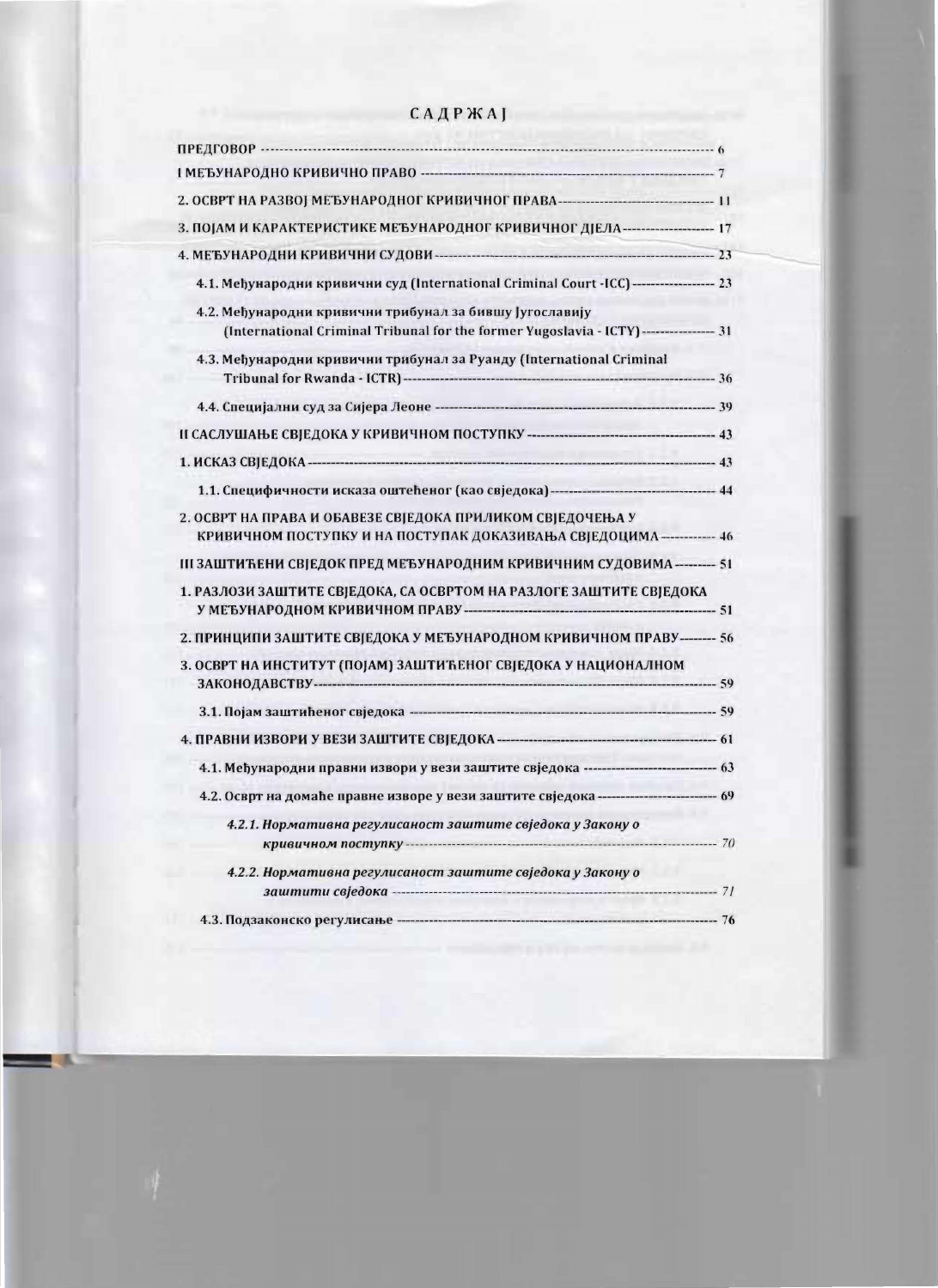| 5. МЕЂУНАРОДНА ПРАВНА ПОМОЋ И САРАДЊА ПО ПИТАЊУ ЗАШТИТЕ<br>СВЈЕДОКА, СА ПОСЕБНИМ ОСВРТОМ НА БИХ - ТЕЛЕВИЗОВИ ПО ТАВИ 77 |  |
|-------------------------------------------------------------------------------------------------------------------------|--|
| 6. ПОЈМОВНО ОДРЕЂЕЊЕ СВЈЕДОКА (И ЖРТВЕ), У КОНТЕКСТУ ЗАШТИТЕ                                                            |  |
|                                                                                                                         |  |
| 7. ОРГАНИ ЗАДУЖЕНИ ЗА ЗАШТИТУ СВЈЕДОКА ПРЕД МЕЂУНАРОДНИМ                                                                |  |
| 8. ПОСТУПАК ЗА ОДРЕЂИВАЊЕ МЈЕРА ЗАШТИТЕ СВЈЕДОКА У КРИВИЧНОМ                                                            |  |
| ПОСТУПКУ ПРЕД МЕЂУНАРОДНИМ КРИВИЧНИМ СУДОВИМА---------------------------- 90                                            |  |
| 9. ВРСТЕ (НАЧИНИ) МЈЕРА ЗАШТИТЕ СВЈЕДОКА ПРЕД МЕЂУНАРОДНИМ                                                              |  |
|                                                                                                                         |  |
|                                                                                                                         |  |
| 9.2.1. Вођење поступка без јавности (ограничење начела јавности у                                                       |  |
|                                                                                                                         |  |
|                                                                                                                         |  |
| 9.2.3. Забрана објављивања идентификујућих података                                                                     |  |
|                                                                                                                         |  |
|                                                                                                                         |  |
| 9.2.5. Спрјечавање физичког и визуелног контакта свједока (жртве)                                                       |  |
|                                                                                                                         |  |
| 9.2.6. Саслушање свједока путем техничких средстава за пренос слике                                                     |  |
|                                                                                                                         |  |
| 9.2.7. Мјере заштите свједока везане за радње процесне принуде ------------- 146                                        |  |
| 9.2.8. Мјере дјелимичног ограничења кретања осумњиченог ---------------------- 151                                      |  |
| 9.2.9. Обавјештавање жртве о пуштању осумњиченог на слободу ----------- 154                                             |  |
| 9.3. Дисциплинске санкције као мјере заштите свједока у кривичном                                                       |  |
| поступку (дисциплинска заштита свједока у кривичном поступку) --------- 155                                             |  |
| 9.4. Посебна заштита свједока (и жртве) код сексуалних кривичних дјела ------ 159                                       |  |
| 9.5. Ванпроцесна заштита свједока (програм заштите свједока)--------------------- 163                                   |  |
| 9.5.1. Физичка и техничка заштита свједока и његове имовине -------------- 166                                          |  |
|                                                                                                                         |  |
| 9.5.3. Мјере прикривања и промјене идентитета и података о                                                              |  |
|                                                                                                                         |  |
|                                                                                                                         |  |